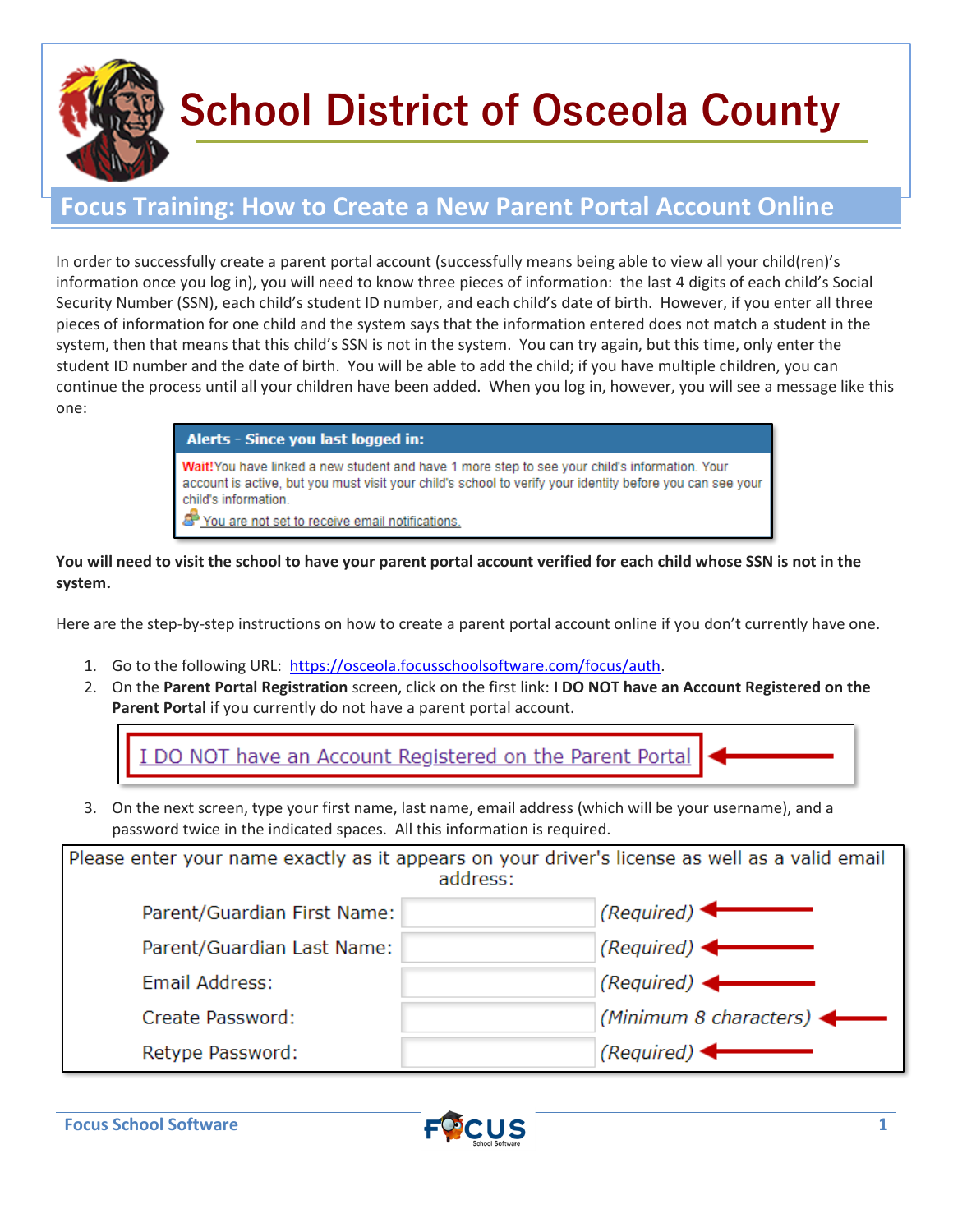- 4. Click to check **I'm not a robot**. You might be required to complete additional tasks. Click **Submit**.
- 5. On the **Students** screen, click on the first link: **I would like to ADD ANOTHER CHILD who is already enrolled.**

| <b>Students</b>                                                                                                       |
|-----------------------------------------------------------------------------------------------------------------------|
| You do not have any linked students at this time.                                                                     |
| [I would like to ADD ANOTHER CHILD who is already enrolled. ] ←                                                       |
| Tyne the last A digits of the shild's SSN and the student ID and select the date of hirth and slick <b>Add Stud</b> e |

6. Type the last 4 digits of the child's SSN and the student ID and select the date of birth and click **Add Student**.

| Please enter your student's information:    |                 |                                                                                                                                                                     |  |  |
|---------------------------------------------|-----------------|---------------------------------------------------------------------------------------------------------------------------------------------------------------------|--|--|
| Last 4 Digits of Social Security<br>Number: |                 | (If your child does not have an<br>SSN on file or if you don't provide<br>it now, you will need to visit the<br>school with a valid government-<br>issued photo ID) |  |  |
| Student ID:                                 |                 | (Required)                                                                                                                                                          |  |  |
| Student's Birthdate:                        | January<br>2020 | (Required)                                                                                                                                                          |  |  |
| <b>Add Student</b>                          |                 |                                                                                                                                                                     |  |  |

7. Remember, if you receive a message from the system saying that the information entered does not match a student in the system, try again, but this time, delete the last 4 digits of the SSN and click **Add Student**.

The information you entered does not match a student in our system.

8. You'll be returned to the **Students** screen. Continue clicking on the first link until you've added all your children. Once you've finished adding all your children, click on the last link: **I am FINSHED adding students. Please take me to the Portal** to be taken directly to your parent portal account.

am FINISHED adding students. Please take me to the Portal.

9. Remember, if you did not (or could not) enter the last 4 digits of the SSN, you will see a message in the **Alerts** block, directing you to visit the school to have your account verified.



10. Your username is the email address you entered, and the password is the password you entered twice when creating the parent portal account. The URL for accessing the parent portal is: [https://osceola.focusschoolsoftware.com/focus.](https://osceola.focusschoolsoftware.com/focus)

Focus School Software **2 FCUS** 2